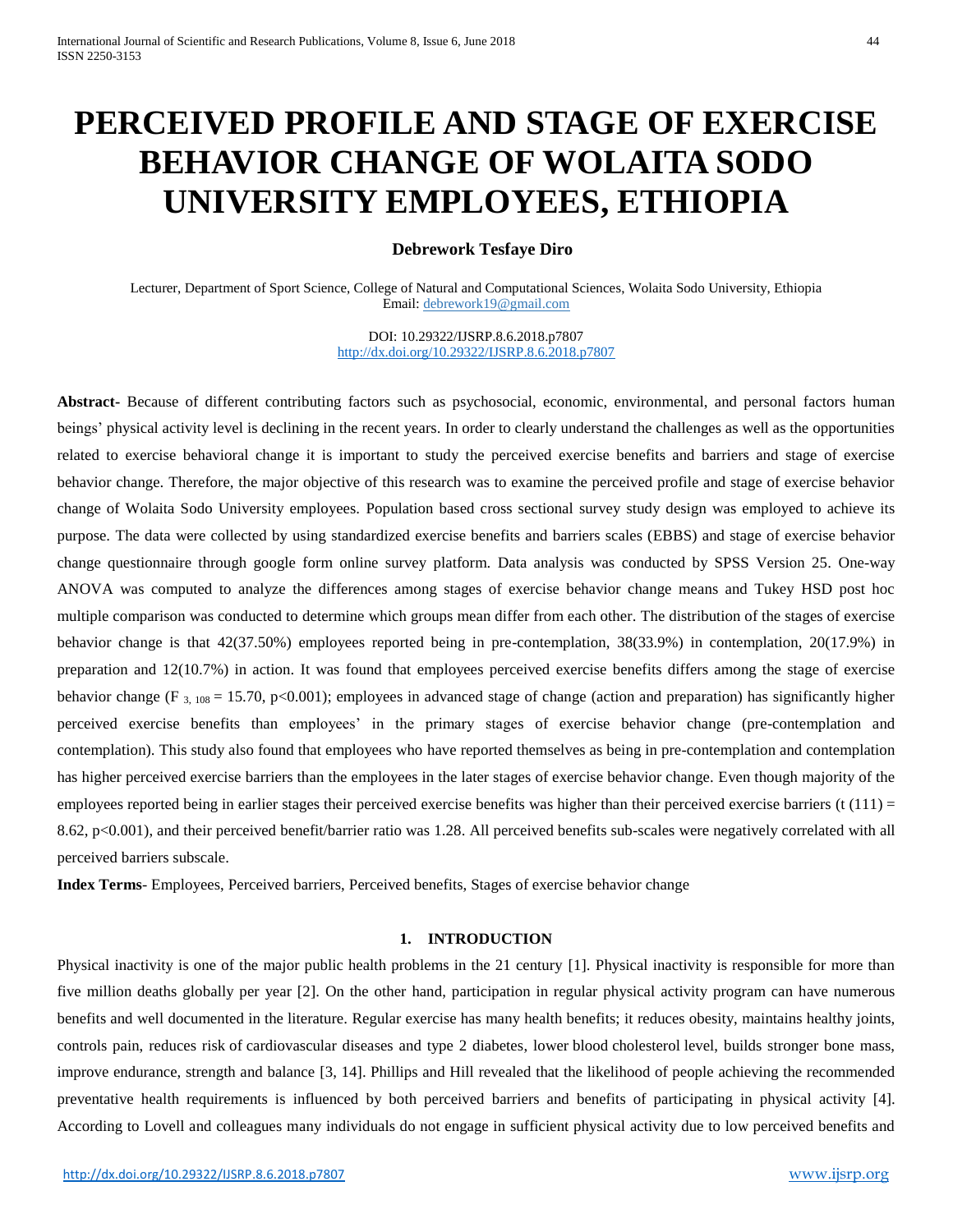high perceived barriers to exercise [5]. Perceived benefits are defined as an individual's evaluation of the potential gains (eg, increased fitness) associated with engaging in a particular health behavior. Perceived barriers refer to an individual's evaluation of the potential obstacles (eg, limited time) that curtail him or her from engaging in a health behavior [6]. Physical activity behavior change and maintenance has proven complex and challenging and is influenced by numerous psychosocial, economic, environmental, and personal factors [7].

The transtheoretical model (TTM) of change in health psychology explains or predicts a person's success or failure in achieving a proposed behavior change, such as developing different habits. It attempts to answer why the change "stuck" or alternatively why the change was not made. The TTM is a theoretical model of behavioral change, and involves both processes of change and a temporal dimension where behavioral change occurs through stages.

The TTM Model stipulates six stages:

(1) Precontemplation - lack of awareness that life can be improved by a change in behavior; (2) Contemplation - recognition of the problem, initial consideration of behavior change, and information gathering about possible solutions and actions; (3) Preparation introspection about the decision, reaffirmation of the need and desire to change behavior, and completion of final pre-action steps; (4) Action - implementation of the practices needed for successful behavior change (e.g. exercise class attendance); (5) Maintenance consolidation of the behaviors initiated during the action stage; (6) Termination - former problem behaviors are no longer perceived as desirable (e.g. skipping a run results in frustration rather than pleasure) [8, 9].

## **Statement of the Problem**

Participation in regular physical activity and exercise are essential for good health and wellbeing for people of all ages. In this century there has been a significant increase in sedentary lifestyles due in part to the expansion in technology, changing family responsibilities, lengthy commutes and longer work hours [10]. Even though the scientific evidence of the benefits derived from living a healthy lifestyle continues to mount each day and the data are impressive, most people still don't adhere to a healthy lifestyle. The stages of change describe the underlying processes that people go through to change most problem behaviors and adopt healthy behaviors [11]. Health belief model (HBM) and transtheoretical model (TTM) was employed to consider the sampled population perceived profile and the employees' current stages of exercise behavior change. Therefore, this research attempted to examine the perceived profile (perceived benefits and barriers) and stage of exercise behavior change of Wolaita Sodo University employees.

# **Objectives of the study**

The major objective of this study was to examine the perceived profile and stage of exercise behavior change of Wolaita Sodo University employees.

The specific objectives were to:

- Describe the employees' levels of perceived benefits and barriers sub-scale to exercise based on stages of exercise behavior change;
- $\triangleright$  Compare the total perceived benefits and barriers of exercise difference among the stages of exercise behavior change of the employees;
- $\triangleright$  Identify what the University employees perceived to be the highest benefits and barriers of exercise;
- $\triangleright$  Evaluate whether the employees had greater total perceived benefits or barriers to exercise;
- $\triangleright$  Explore the relationship between employees' perceptions of benefits from exercise to their perceptions of barriers to exercise.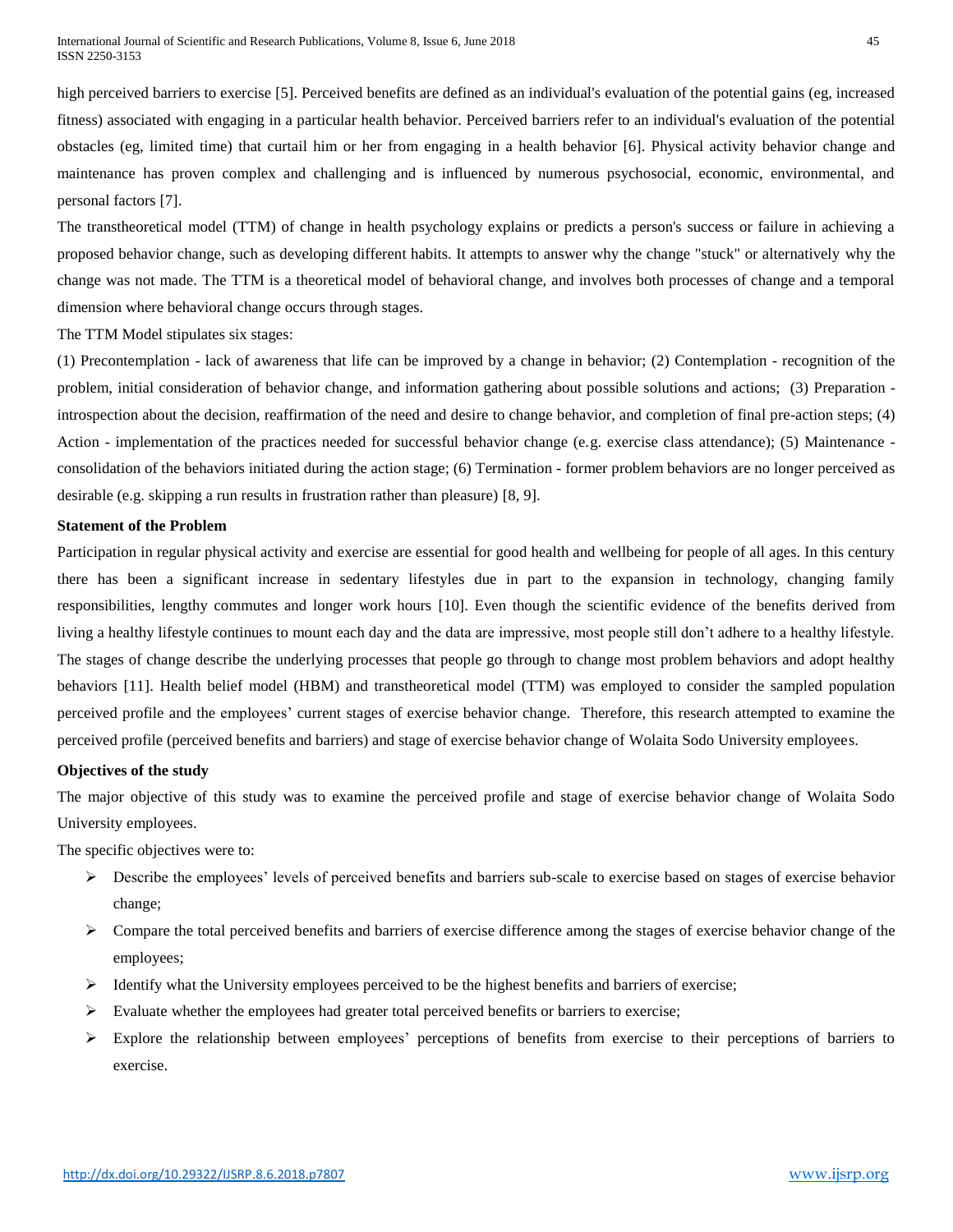## **2. MATERIALS AND METHODS**

Population based cross sectional survey study was conducted between September to October 2017. Data were collected through questionnaire which was sent to randomly selected employees to their email. The questionnaire was sent to the employees with clear instruction. Among 140 sampled populations 112 of them return the questionnaire which had 80% response rate.

# **Research Instrument and Data Collection Procedure**

A three-sections questionnaire was developed for the study. Section A of the questionnaire requested demographic information of the participants such as sex, age, educational level, marital status and their preferred types of sports. Section B of the questionnaire comprised of questions related to stages of exercise behavior change. Section C of the questionnaire consisted of exercise perceived benefits and barriers scale questions.

*Stages of exercise behavior change*: This one-item questionnaire asks participants to choose one of five statements that best applies to their current exercise level. According to the definition provided, planned regular exercise (aerobics, bicycling, brisk walking, jogging, rowing, swimming, etc.) was performed as a way of increasing physical fitness. While this exercise should be performed for 20 to 60 minutes three (3) to five (5) times a week, it is not intended to be painful to be effective. Depending on the statement chosen, individuals are determined to be in stage one, pre-contemplation (do not intend to begin exercising in the next six months); stage two, contemplation (intend to begin exercising in the next six months); stage three, preparation (intend to begin exercising in the next 30 days); stage four, action (have been exercising for less than six months); or stage five, maintenance (have been exercising for more than six months) [10].

*Exercise perceived benefits and barriers scale*: The EBBS adult version was used to assess perceived benefits and barriers to exercise [12]. The scale consisted of 43 (29 benefits and 14 barriers of exercise) that uses a 4-point forced Likert scale ranging from 1 "strongly disagree" to 4 "Strongly agree". Total scores ranged from 43 to 172 and the benefits (range 29 - 116), with higher scores reflecting more perceived benefits from exercise. Barriers scores ranged from 14 to 56 with a higher score indicating greater perceived barriers to exercise. Test-retest reliability was established with a 0.89 on the total instrument, 0.89 on the benefits Scale and 0.77 on the barriers Scale [12]. For the present study, Cronbach's alpha value of 0.88 and 0.86 for the barriers and benefits subscales were found respectively. Sub scale mean scores were also calculated (Perceived benefits: life enhancement, physical performance, psychological outlook, social interaction and preventative health; Perceived barriers: exercise milieu, time expenditure, physical exertion and family discouragement).

#### **Data Analysis**

Mean, standard deviation, skewness and kurtosis of variables were calculated prior to proceeding with further statistical analysis. SPSS V-25 was employed for the analysis. Frequencies were used as descriptors of the employee population. For each participant, standardized scores were computed for both the total benefits and total barriers scales, as well as for each sub-scale (total score for scale or sub-scale divided by number of items included in that scale or sub-scale). The purpose of this adjustment to the same 1 to 4 Likert scale was to allow direct comparisons between scales and sub scale. The independent variable in the study was the stage of exercise behavior change. One-way analysis of variance was used to compare the mean score of perceived profile across stages of exercise behavior changes. Post hoc comparisons were performed using the Tukey test to find out the mean differences. Paired sample T-test was employed to compare employees perceived benefits with perceived barriers. Correlation analysis using Pearson's correlation coefficient was used to determine associations between variables. Values are reported as mean (standard deviation, SD). An  $\alpha$ -level of significance was set at P < 0.05 for all analyses.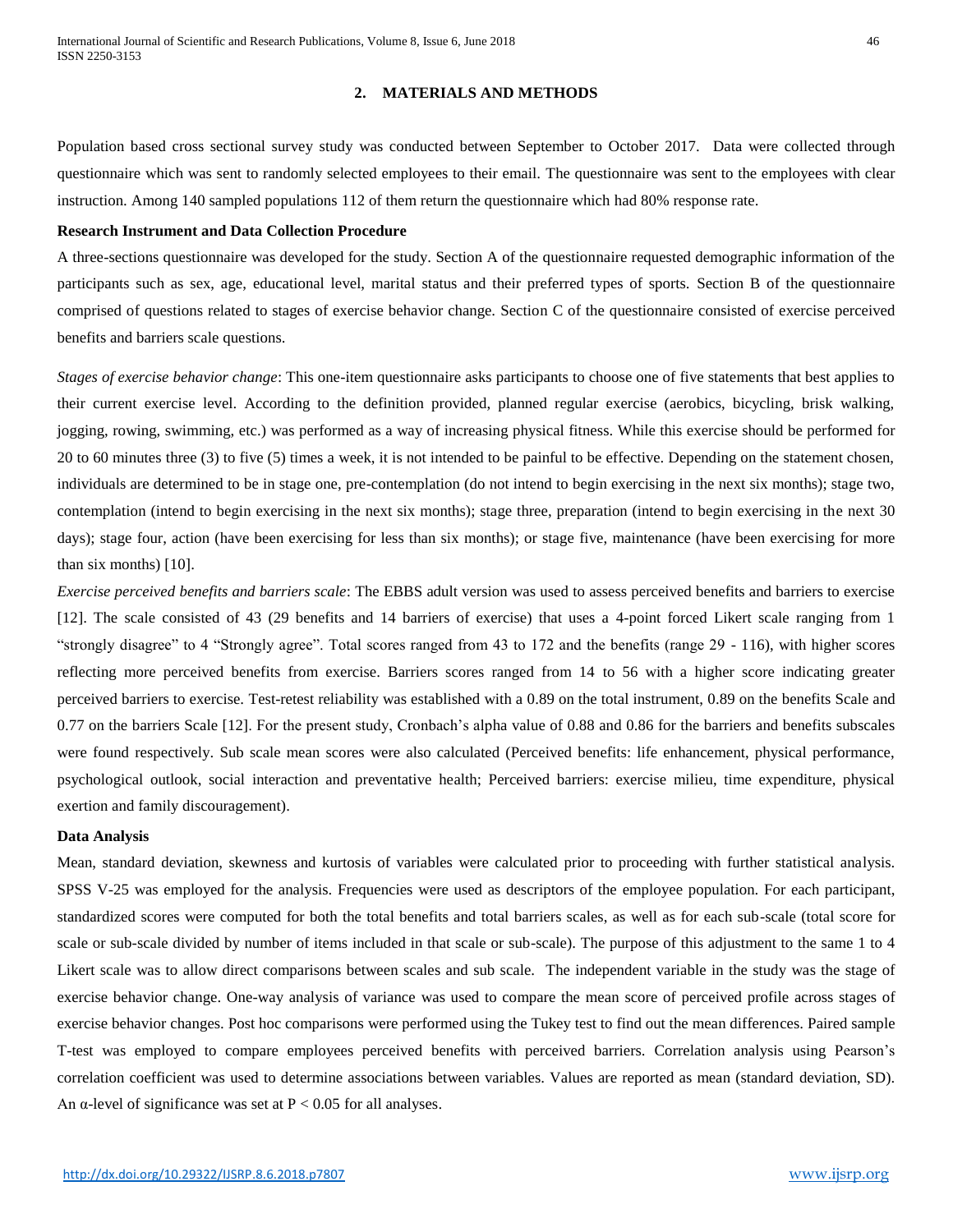# **3. RESULTS & DISCUSSION**

Table 1: Frequency, percentage and mean (±SD) EBBS scores by sex, age groups, educational level, marital status, favorite sports and stages of exercise behavior change

| <b>Demographic Group</b>     | No $(\% )$ | <b>Perceived Benefits</b> | <b>Perceived Barriers</b>          |
|------------------------------|------------|---------------------------|------------------------------------|
| <b>Sex</b>                   |            |                           |                                    |
| <b>Male</b>                  | 104 (92.9) | $3.05 \pm 0.42$           | $2.35 \pm 0.49$                    |
| <b>Female</b>                | 8(7.1)     | $2.93 \pm 0.55$           | $2.70 \pm 0.69$                    |
|                              |            |                           |                                    |
| Age (Years)<br>18-24         |            |                           |                                    |
|                              | 2(1.8)     | $2.95 \pm 0.22$           | $2.36 \pm 0.33$<br>$2.32 \pm 0.51$ |
| $25 - 30$                    | 8(7.1)     | $3.09 \pm 0.49$           |                                    |
| 31-36                        | 92(82.1)   | $3.05 \pm 0.45$           | $2.36 \pm 0.53$                    |
| $37 - 42$                    | 7(6.3)     | $3.00 \pm 0.34$           | $2.64 \pm 0.47$                    |
| $>43$                        | 3(2.7)     | $2.95 \pm 0.12$           | $2.54 \pm 0.27$                    |
| <b>Educational Level</b>     |            |                           |                                    |
| <b>Diploma</b>               | 6(5.4)     | $3.04 \pm 0.32$           | $2.51 \pm 0.24$                    |
| <b>Bachelor Degree</b>       | 11(9.8)    | $3.20 \pm 0.36$           | $2.25 \pm 0.46$                    |
| <b>Master Degree</b>         | 88 (78.6)  | $3.02 \pm 0.46$           | $2.36 \pm 0.55$                    |
| PhD                          | 7(6.3)     | $3.09 \pm 0.24$           | $2.58 \pm 0.17$                    |
| <b>Marital status</b>        |            |                           |                                    |
| <b>Single, Never married</b> | 21 (18.8)  | $3.14 \pm 0.41$           | $2.28 \pm 0.47$                    |
| <b>Married</b>               | 90(80.4)   | $3.02 \pm 0.44$           | $2.39 \pm .53$                     |
| <b>Divorced</b>              | 1(0.9)     | 3.07                      | 2.84                               |
| <b>Favorite Sport</b>        |            |                           |                                    |
| Football                     | 57 (50.9)  | $3.00 \pm 0.47$           | $2.38 \pm 0.48$                    |
| <b>Volleyball</b>            | 44 (39.3)  | $3.08 \pm 0.40$           | $2.43 \pm 0.60$                    |
| <b>Aerobics Dance</b>        | 7(6.3)     | $2.96 \pm 0.37$           | $2.21 \pm 0.35$                    |
| <b>Badminton</b>             | 4(3.6)     | $1.98 \pm 0.40$           | $1.97 \pm 0.39$                    |
| <b>Stage of Change</b>       |            |                           |                                    |
| Precontemplation             | 42(37.5)   | $2.85 \pm 0.38$           | $2.65 \pm 0.61$                    |
| Contemplation                | 38 (33.9)  | $2.96 \pm 0.40$           | $2.35 \pm 0.36$                    |
| Preparation                  | 20(17.9)   | $3.24 \pm 0.34$           | $2.15 \pm 0.27$                    |
| <b>Action</b>                | 12(10.7)   | $3.61 \pm 0.25$           | $1.89 \pm 0.23$                    |

*Note: Higher benefits scores reflect greater perceived benefits and lower barriers scores reflects greater perceived barriers.*

According to the samples, the distribution of the stages of exercise behavior change is that 42(37.50%) of the employees reported being in pre-contemplation, 38(33.9%) in contemplation, 20(17.9%) in preparation and 12(10.7%) in action. None of the participants responded either in maintenance or adoption stage.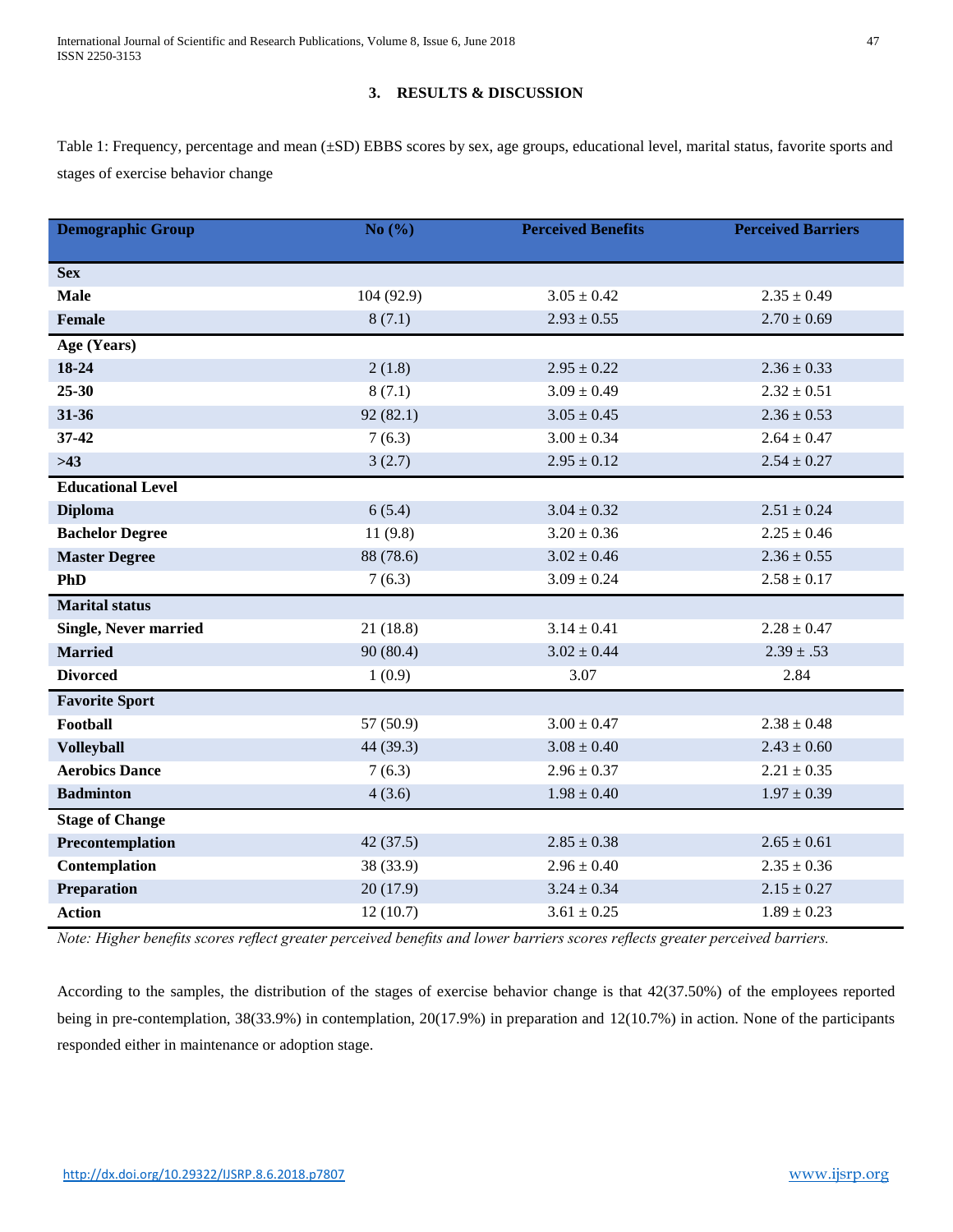| Table 2: Perceived benefits and barriers mean distribution among stages of exercise behavior change of the sample |  |  |
|-------------------------------------------------------------------------------------------------------------------|--|--|

|                              | <b>Stages of Exercise Behavior Change</b> |               |                    |               |              |  |
|------------------------------|-------------------------------------------|---------------|--------------------|---------------|--------------|--|
| <b>Benefits Sub-scales</b>   | Pre-contemplation                         | Contemplation | <b>Preparation</b> | <b>Action</b> | <b>Total</b> |  |
|                              | M(SD)                                     | M(SD)         | M(SD)              | M(SD)         | M(SD)        |  |
| Physical performance         | 2.84(0.46)                                | 3.15(0.40)    | 3.39(0.36)         | 3.69(0.24)    | 3.13(0.49)   |  |
| Preventive Health            | 2.94(0.56)                                | 3.02(0.55)    | 3.38(0.44)         | 3.70(0.29)    | 3.12(0.56)   |  |
| Life Enhancement             | 2.96(0.52)                                | 3.00(0.62)    | 3.20(0.57)         | 3.53(0.43)    | 3.08(0.58)   |  |
| <b>Psychological Outlook</b> | 2.85(0.45)                                | 2.91(0.48)    | 3.11(0.43)         | 3.52(0.42)    | 2.99(0.50)   |  |
| Social Interaction           | 2.71(0.49)                                | 2.72(0.54)    | 3.12(0.54)         | 3.61(0.23)    | 2.89(0.57)   |  |
| <b>Barriers Sub-scales</b>   |                                           |               |                    |               |              |  |
| <b>Physical Exertion</b>     | 2.78(0.63)                                | 2.44(0.42)    | 2.33(0.41)         | 1.92(0.34)    | 2.49(0.56)   |  |
| <b>Exercise Milieu</b>       | 2.60(0.65)                                | 2.30(0.48)    | 2.18(0.32)         | 1.94(0.33)    | 2.35(0.56)   |  |
| Time Expenditure             | 2.56(0.72)                                | 2.40(0.48)    | 2.10(0.38)         | 1.79(0.27)    | 2.34(0.60)   |  |
| <b>Family Discouragement</b> | 2.67(0.82)                                | 2.24(0.39)    | 2.00(0.47)         | 1.89(0.49)    | 2.32(0.67)   |  |

*Note: Higher benefits scores reflect greater perceived benefits and lower barriers scores reflects greater perceived barriers.*

|  | Table 3: One-way ANOVA of total perceived exercise benefits and barriers based on stage of exercise behavior change |  |
|--|---------------------------------------------------------------------------------------------------------------------|--|
|  |                                                                                                                     |  |

| Perceived profiles |                          | Sum of Squares | df  | Mean Square | F     | Sig. |
|--------------------|--------------------------|----------------|-----|-------------|-------|------|
| <b>Benefits</b>    | Between stages of change | 6.32           |     | 2.12        | 15.70 | .000 |
|                    | Within stage of change   | 14.50          | 108 | 0.13        |       |      |
| <b>Barriers</b>    | Between stages of change | 7.20           |     | 2.39        | 11.56 | .000 |
|                    | Within stage of change   | 22.28          | 108 | 0.21        |       |      |

One-way between subjects' ANOVA was conducted to compare the difference in perceived exercise benefits between the four stages of exercise behavior change. There was a significant difference between the stages of exercise behavior change (F  $_{3,108}$  = 15.70,  $p$ <0.001) (Table 3). Post hoc comparisons using the Tukey test were carried out and employees in action stage (M = 3.61, SD = 0.25) of exercise behavior change felt significantly higher perceived benefits than employees in preparation ( $M = 3.24$ ,  $SD = 0.34$ , p=0.033), contemplation (M = 2.96, SD = 0.40, p<0.001) and pre-contemplation stages (M = 2.86, SD = 0.38, p<0.001). There was also a significant difference between employees in preparation, contemplation and pre-contemplation stages with employees in preparation stage ( $M = 3.24$ ,  $SD = 0.34$ ) felt greater perceived benefits than employees in contemplation stage ( $M = 2.96$ ,  $SD = 0.40$ ,  $p= 0.033$ ) and pre-contemplation stage (M = 2.86, SD = 0.38, p=0.001). There was no significant difference between the employees in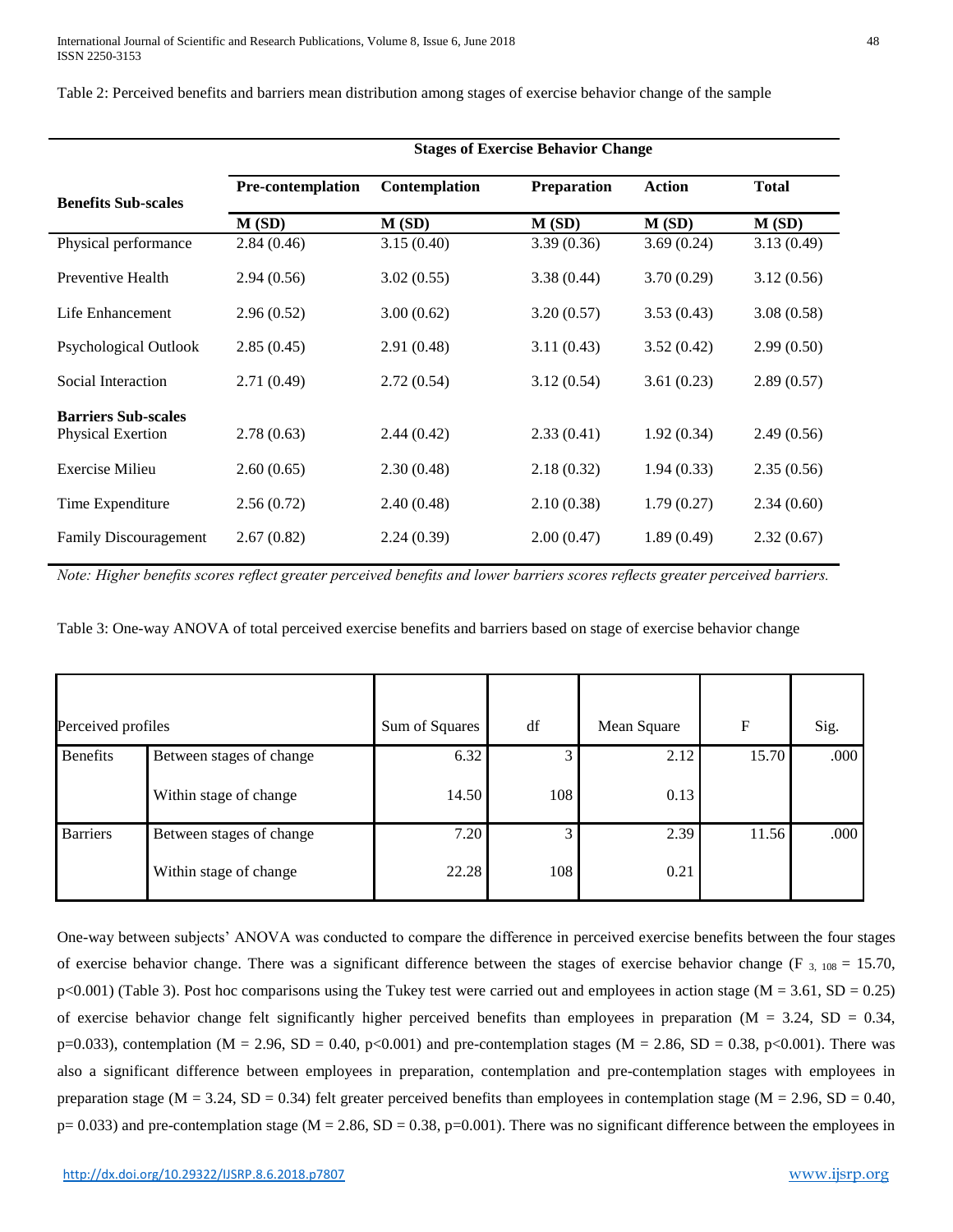contemplation and pre-contemplation stage  $(p= n.s)$  of exercise behavior changes. This results clearly shows that the employees perceived exercise benefits differs among the stage of exercise behavior change; employees in advanced stage of changes (action and preparation) has significantly higher perceived mean score than employees' in the primary stage of exercise behavior change (precontemplation and contemplation). The finding of this study is consistent with the result reported by Salehi and colleagues [13].

One-way ANOVA analysis was also conducted to compare the difference in perceived exercise barriers between the four stages of exercise behavior change. There was a significant difference between the stages of exercise behavior change (F  $_{3.108}$  = 11.56, p<0.001) (Table 3). Post hoc comparisons using the Tukey test were carried out. Employees in pre-contemplation stages ( $M = 2.65$ ,  $SD = 0.61$ ) of exercise behavior change felt significantly higher perceived exercise barriers than employees in contemplation ( $M = 2.34$ ,  $SD =$ 0.36, p=0.016), preparation (M = 2.15, SD = 0.27, p = 0.001) and action stage (M = 1.89, SD = 0.23, p<0.001). There was also a significant difference between employees in contemplation and action stages with employees in contemplation stage ( $M = 2.34$ ,  $SD =$ 0.36) felt greater perceived exercise barriers than employees in action stage ( $M = 1.89$ ,  $SD = 0.23$ ,  $p<0.001$ ). There was no significant difference between the employees in contemplation and preparation  $(p = n.s)$  as well as employees in preparation and action stage  $(p = n.s)$ n.s) of exercise behavior change regarding the employees perceived exercise barriers. This finding reveals that employees who has reported themselves as being in pre-contemplation and contemplation has higher perceived exercise barriers than the employees in the later stages of exercise behavior change.



Figure 1: Perceived benefits and barriers mean score across stages of exercise behavior change

The greatest perceived benefit from exercise was physical performance  $(M = 3.17, SD = 0.56)$  followed by life enhancement, psychological outlook, and social interaction (Table 4). The Table shows that physical performance was rated significantly higher than the three perceived benefits sub-scales. Employees did not rate physical performance and preventive health significantly different, although both were rated significantly higher than life enhancement, psychological outlook, and social interaction. Life enhancement was also rated significantly higher than psychological outlook, and social interaction. Only physical performance, preventive health, and life enhancement demonstrated standardized means >3 which represented 'true' agreement that these statements comprised of factors that the sample viewed as benefits. Psychological outlook  $(M = 2.99)$  also demonstrated marginally standardized mean.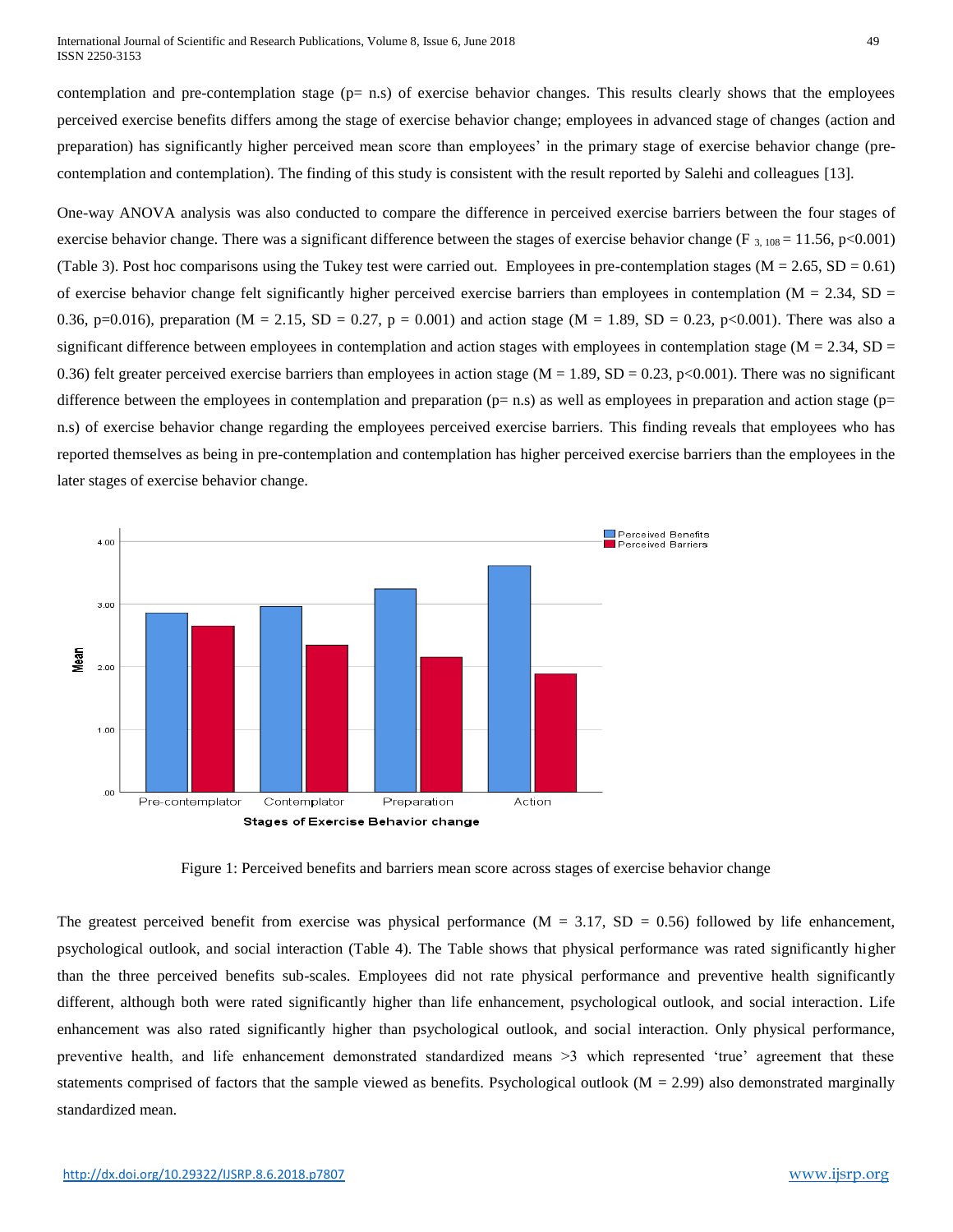|    |                       |            |                                       | Sub-Scales <sup>†</sup> |         |         |                          |
|----|-----------------------|------------|---------------------------------------|-------------------------|---------|---------|--------------------------|
|    | <b>Sub-Scales</b>     | Mean (SD)  |                                       | 2                       | 3       | 4       | 5                        |
|    |                       |            |                                       |                         |         |         |                          |
|    |                       |            | Benefits ( $M = 3.05$ , $SD = 0.54$ ) |                         |         |         |                          |
| 1. | Physical performance  | 3.17(0.50) | $-$                                   | 1.03                    | $2.09*$ | $4.63*$ | $6.05*$                  |
| 2. | Preventive health     | 3.13(0.56) |                                       | $\qquad \qquad -$       | 1.10    | $3.40*$ | $4.52*$                  |
| 3. | Life enhancement      | 3.08(0.58) |                                       |                         |         | $2.30*$ | $4.40*$                  |
| 4. | Psychological outlook | 2.99(0.50) |                                       |                         |         | --      | $2.43*$                  |
| 5. | Social interaction    | 2.90(0.57) |                                       |                         |         |         | $\overline{\phantom{m}}$ |
|    |                       |            | Barriers ( $M = 2.30$ , $SD = 0.56$ ) |                         |         |         |                          |
| 1. | Physical exertion     | 2.41(0.54) | $-$                                   | $2.08*$                 | $4.34*$ | $4.49*$ |                          |
| 2. | Exercise milieu       | 2.33(0.54) |                                       | $\qquad \qquad -$       | $2.21*$ | $2.61*$ |                          |
| 3. | Time expenditure      | 2.24(0.53) |                                       |                         |         | 0.70    |                          |
| 4. | Family discouragement | 2.20(0.64) |                                       |                         |         | --      |                          |

Table 4: Perceived benefit and barrier sub-scale means and standard deviations and *t*-test values for multiple comparisons.

*For all sub scales, possible scores range from 1 to 4, where 4 represents the highest perception of both benefits and barriers; †Values in the cells of these columns are actual t-test values; \*Indicates that the means of the sub scales that are being compared were significantly different, at critical p value (p < 0.05) for benefits and barriers.*

With reference to perceived barriers, the greatest perceived barrier to exercise was physical exertion  $(M = 2.41)$  followed by exercise milieu ( $M = 2.33$ ), time expenditure ( $M = 2.24$ ), and family discouragement ( $M = 2.20$ ) (Table 4). Physical exertion was rated significantly higher than all other barriers. Exercise milieu was also rated as perceived barriers significantly higher than time expenditure and family discouragement. There were no significant differences between time expenditure and family discouragement sub-scales (Table 4). Mean scores for all four perceived exercise barriers were between 2 and 3 which equated to between 'agree' and 'disagree' on the EBBS scoring scale, which can be interpreted to mean neutral.

Table 5: Paired sample t-test of total perceived benefits and barriers subscales

| <b>Variables</b>          | Mean (SD)  | <b>Mean Difference</b> | t-test | Df | Sig.     |
|---------------------------|------------|------------------------|--------|----|----------|
| <b>Perceived Benefits</b> | 3.04(0.43) | 0.66                   | 8.62   |    | $0.000*$ |
| <b>Perceived Barriers</b> | 2.38(0.51) |                        |        |    |          |

Paired sample t-test revealed that the perceived benefits and barriers of the sample was statistically significant different (t (111) = 8.62, p<0.001). The employees' total perceived benefits ( $M = 3.04$ , SD = 0.43) was higher than the employees total perceived barriers  $(M = 2.38, SD = 0.51)$  with large mean difference of 0.66 and their perceived benefit/barrier ratio was 1.28. These results suggest that the employees perceive the benefits of regular exercise higher than the barriers to exercise. This result is also in agreement with the finding reported by Lovell and her colleagues [5].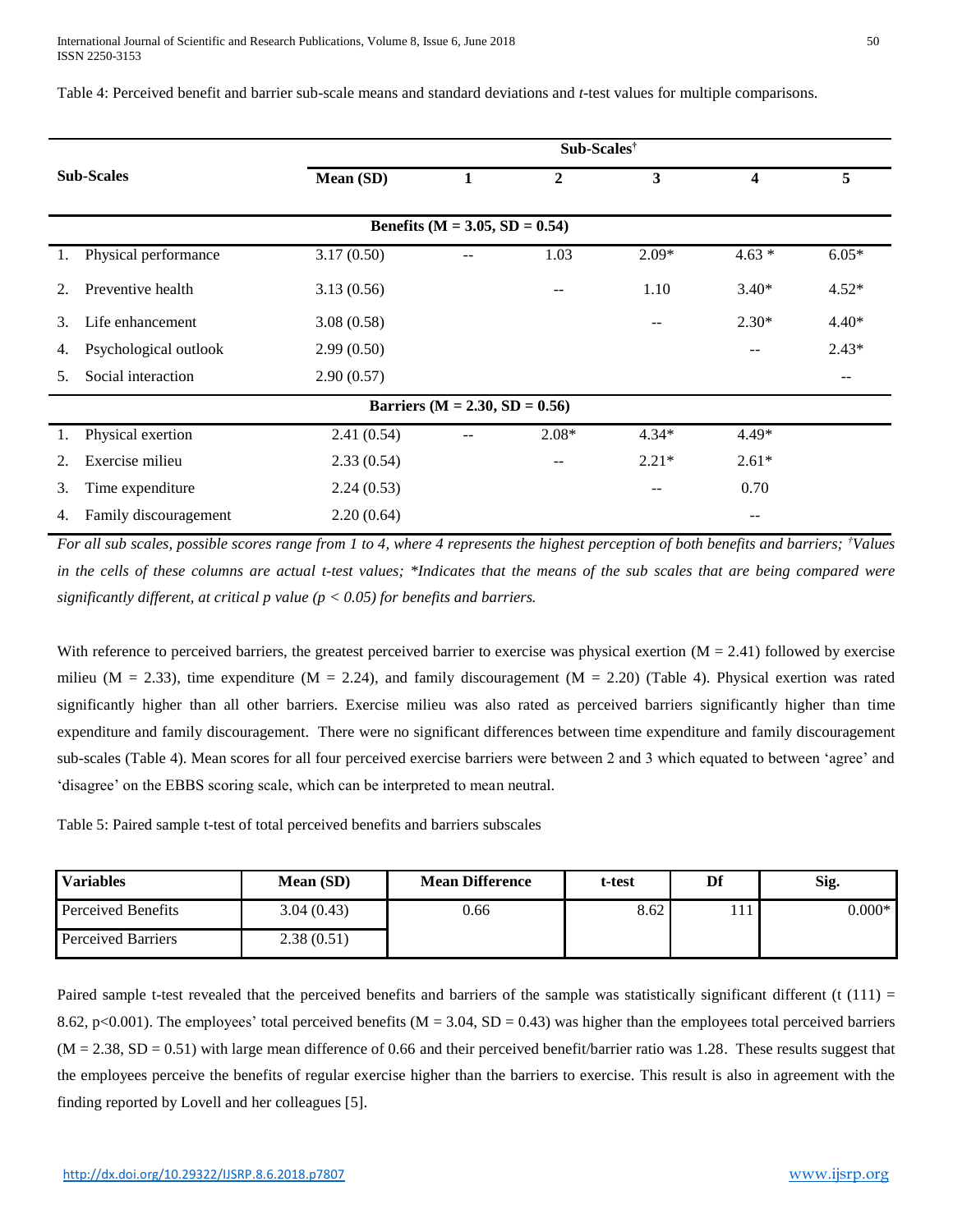$4^{**}$ 

|                                                            | <b>Barriers Sub-scale</b> |                        |                         |                       |  |  |
|------------------------------------------------------------|---------------------------|------------------------|-------------------------|-----------------------|--|--|
|                                                            |                           |                        |                         | Family                |  |  |
| <b>Benefits Sub-scale</b>                                  | <b>Physical Exertion</b>  | <b>Exercise Milieu</b> | <b>Time Expenditure</b> | <b>Discouragement</b> |  |  |
| Physical performance                                       | $-.386^{**}$              | $-.359**$              | $-.332$ <sup>**</sup>   | $-.334**$             |  |  |
| Preventive Health                                          | $-.480**$                 | $-.438**$              | $-.435***$              | $-.365***$            |  |  |
| Life Enhancement                                           | $-.251***$                | $-.271$ **             | $-.243**$               | $-.222*$              |  |  |
| <b>Psychological Outlook</b>                               | $-.375***$                | $-.407**$              | $-.300**$               | $-.293**$             |  |  |
| Social Interaction                                         | $-.248**$                 | $-.301**$              | $-.354**$               | $-.264**$             |  |  |
| Correlation is significant at the 0.01 level (2-tailed).** |                           |                        |                         |                       |  |  |
| Correlation is significant at the $0.05$ level (2-tailed). |                           |                        |                         |                       |  |  |

Table 6: Pearson correlation coefficients between perceived benefits and barriers of exercise sub-scales.

To determine the relationship between the perceived benefits and barriers subscales Pearson product moment correlation analysis was conducted. Even if the strengthen of the relationship varies; all the five perceived benefits sub-scales were negatively correlated with all four perceived barriers subscale (table 6). Physical performance, preventive health and psychological outlook were medially, negatively related with all perceived barriers subscale (p<0.001). Except the social interaction subscale relationship with time expenditure which was medially, negatively correlated; the life enhancement and social interaction subscale were also shown small negative correlation with all perceived barriers subscales.

# **4. CONCLUSIONS**

More than 70% of the sampled population are in pre-contemplation (37.5%) and contemplation (33.9%) stage which shows that the sampled subjects are not intending to participate in regular physical activity program i.e. they are not considering or do not want to change a specific behavior and although they are not quite ready for change yet, they are weighing the pros and cons respectively [11]. The greatest perceived benefit from exercise was physical performance followed by life enhancement, psychological outlook, and social interaction. the greatest perceived barrier to exercise was physical exertion followed by exercise milieu, time expenditure, and family discouragement. This study found that in the primary stages of exercise behavior change low perceived benefits and high perceived barriers towards exercise could lead to lower levels of physical activity. On the other hand, as expected employees in the advanced stages of exercise behavior change has higher perceived benefits and lower perceived barriers. Even though majority of the employees reported being in earlier stages their perceived exercise benefits was higher than their perceived exercise barriers and their perceived benefit/barrier ratio was 1.28. This research also found that all perceived benefits subscales were negatively correlated with all perceived barriers subscales.

# **References**

- [1] Blair, S. N. (2009). Physical Inactivity: The Biggest Public Health Problem of the 21st Century. *British Journal of Sports Medicine*, 43(1), 1-2.
- [2] Lee, I.M., Shiroma, E.J, Lobelo, F., Puska, P., Blair, S.N., Katzmarzyk, P.T. (2012) Effect of Physical Inactivity on Major Non-Communicable Diseases Worldwide: An Analysis of Burden of Disease and Life Expectancy. *Lancet*, 380(9838):219-229.
- [3] Dubbert, P. M. (2002). Physical Activity and Exercise: Recent Advances and Current Challenges. *Journal of Consulting and Clinical Psychology*, 70(3), 526-536.